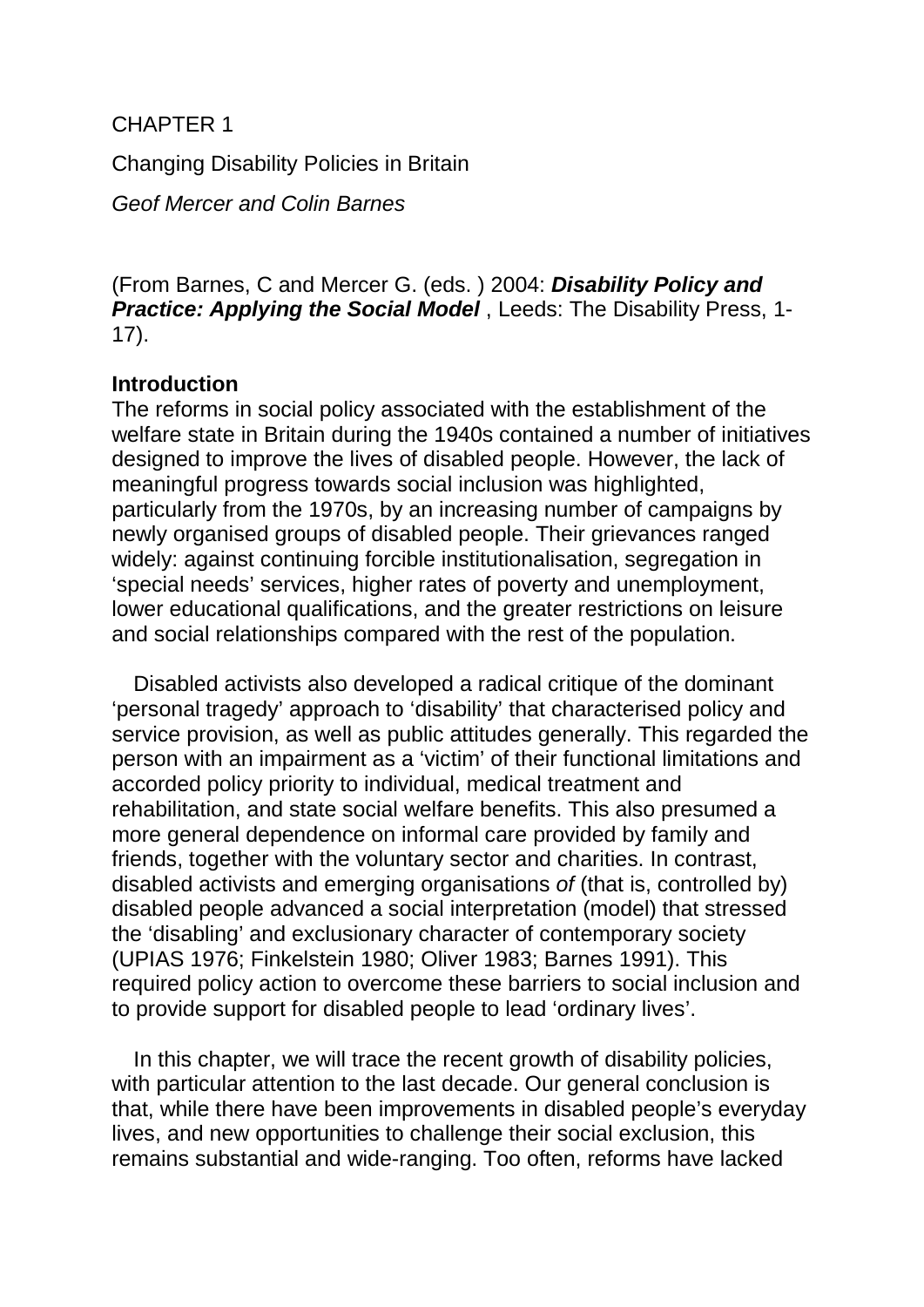ambition and resources, and not been appropriately directed at exclusionary barriers. Hence, the continuing relevance of exploring a social model approach to disability theory and policy practice.

# **The emergence of the modern welfare state**

Following the experiences of economic depression in the 1930s and the Second World War, a 'post-war settlement' between capital and labour led to wide-ranging social policy reforms. In developing a blueprint for this welfare state, Beveridge (1942) targeted the elimination of the 'five giants'

– want, disease, ignorance, squalor and idleness. In return, the state would pursue a policy of full employment as well as comprehensive social and welfare reforms. These included: the development of: the National Health Service (NHS); universal and free primary and secondary education; compulsory insurance contributions for all employees and the self-employed to cover for unemployment, and old age, together with various noncontributory benefits; family and child care support; and an expansion in council house building. However, there was also continued reliance on informal 'care' and support from family and friends, and a still active voluntary and charity sector.

These reforms represented a compromise between three overlapping 'welfare settlements': political-economic; social; and organisational (Clarke and Newman 1997: 1-8). At the 'political-economic' level, Keynesian macro-economic policies were at the heart of government thinking. These centred on a commitment to full employment that proved crucial in winning agreement for, and maintaining through National Insurance contributions, the welfare reforms. This national pooling of risk underpinned the political and ideological bases of the welfare state. It became the litmus test of a civilised society: where citizenship determined support for basic social needs (Marshall 1950). In practice, it offered a compromise between 'market-driven' (that is, through labour market participation) and 'state-guaranteed citizenship' (Clarke and Newman 1997: 1).

The 'social settlement' incorporated specific notions about the family and work that presume the 'norm' of a household headed by a wageearning male providing for the rest of the household. Similarly, those with an accredited impairment were viewed as reliant on the family and friends. This view of disabled people as in need of 'care and attention' was regarded as 'natural', and was also used to justify state regulation of their lives (Barnes, Mercer and Shakespeare 1999).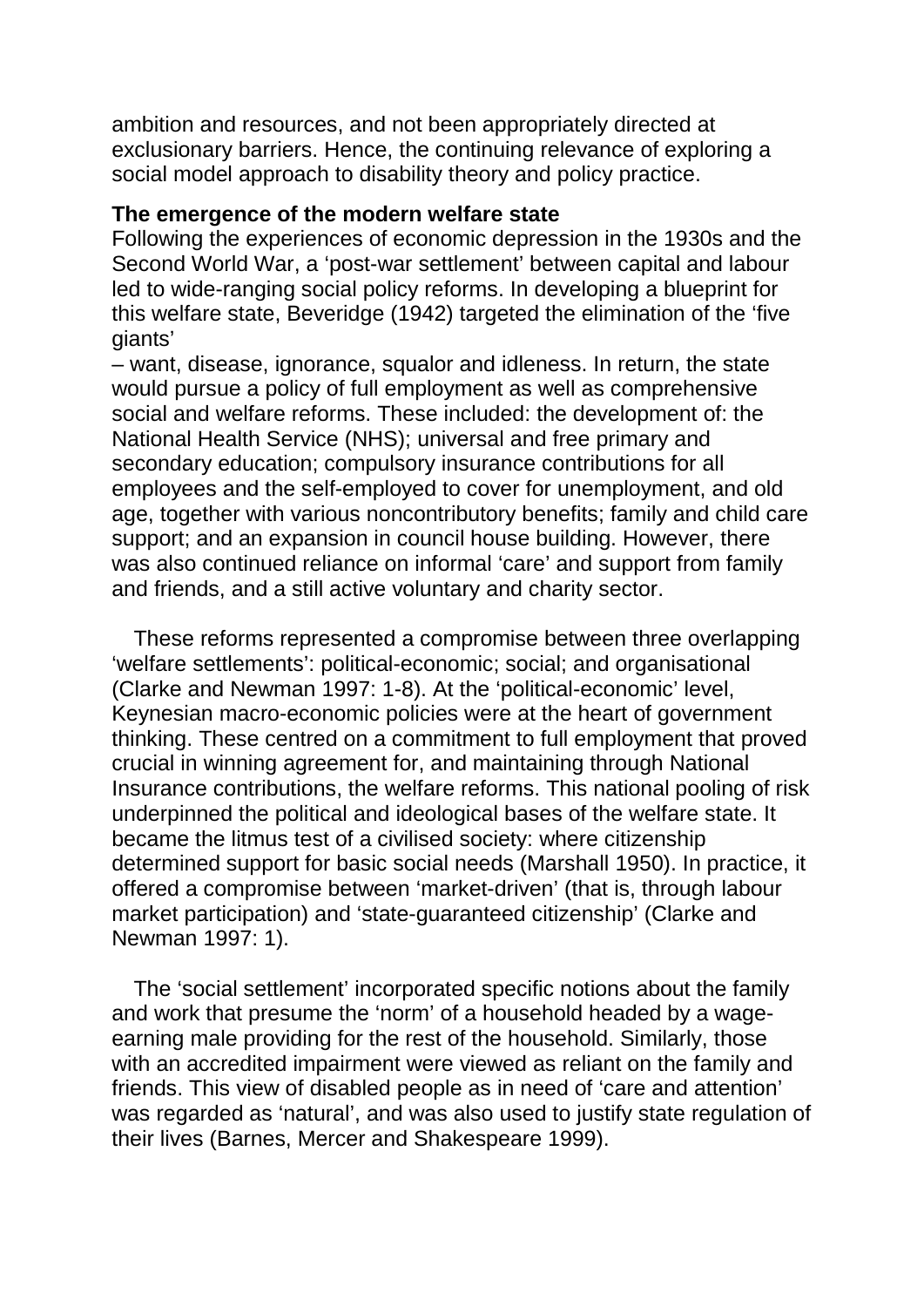The 'organisational' settlement comprised 'a commitment to two modes of co-ordination: bureaucratic administration and professionalism' (Clarke and Newman 1997: 4-8). Public service norms and values complemented claims that the new system would be impartial in its dealings with different sections and interests in the population. Similarly, the claim to expertise and neutrality in identifying and 'treating' social problems provided the rationale for professional control of service delivery. This was most evident in the influence of the medical profession within the National Health Service (NHS), but was also apparent in the role of professionals in education and, to a lesser extent, personal social services, something that attracted increasing criticism from social scientists (Wilding 1982). In addition, disability activists highlighted the unacceptable authority exercised by the 'caring professions' in their lives and the perception of disabled people as a dependent group with 'special needs' (Barnes 1991).

# **Disability and social policy: separate paths?**

In the immediate post-1945 years, state policy on disability largely comprised specialised, segregated institutions, such as 'special education' schools, long-stay asylums and hospitals, and diverse residential accommodation (Humphries and Gordon 1992). The increase in the number of disabled people following the 1939-1945 War, and a heightened social obligation to 'do something' for them, triggered specific policy responses to address the problems facing disabled people. These included the Disabled Persons (Employment) Act 1944, as well as provisions within the Education Act 1944, plus the National Health Service Act 1946, and the 1948 National Assistance Act.

The Disabled Persons (Employment) Act 1944 was the first piece of legislation to extend the focus from specific impairment groups to consider disabled people in general. It sought to enhance their participation in paid work, while setting up a variety of 'rehabilitation' services and vocational training courses. It introduced the notion of reserved occupations for disabled workers, an employment quota scheme compelling all employers with more than 20 employees to employ disabled people, established the employment resettlement service and set up a nation-wide network of sheltered workshops. However, its implementation was not vigorously pursued and little effort was made to penalise employers who failed to satisfy the recruitment target. Similarly, the 1944 Education Act promoted the education of disabled children alongside their non-disabled peers in primary and secondary schools, although it allowed that integration was conditional on adequate tuition and funding (Tomlinson 1982). As a result, the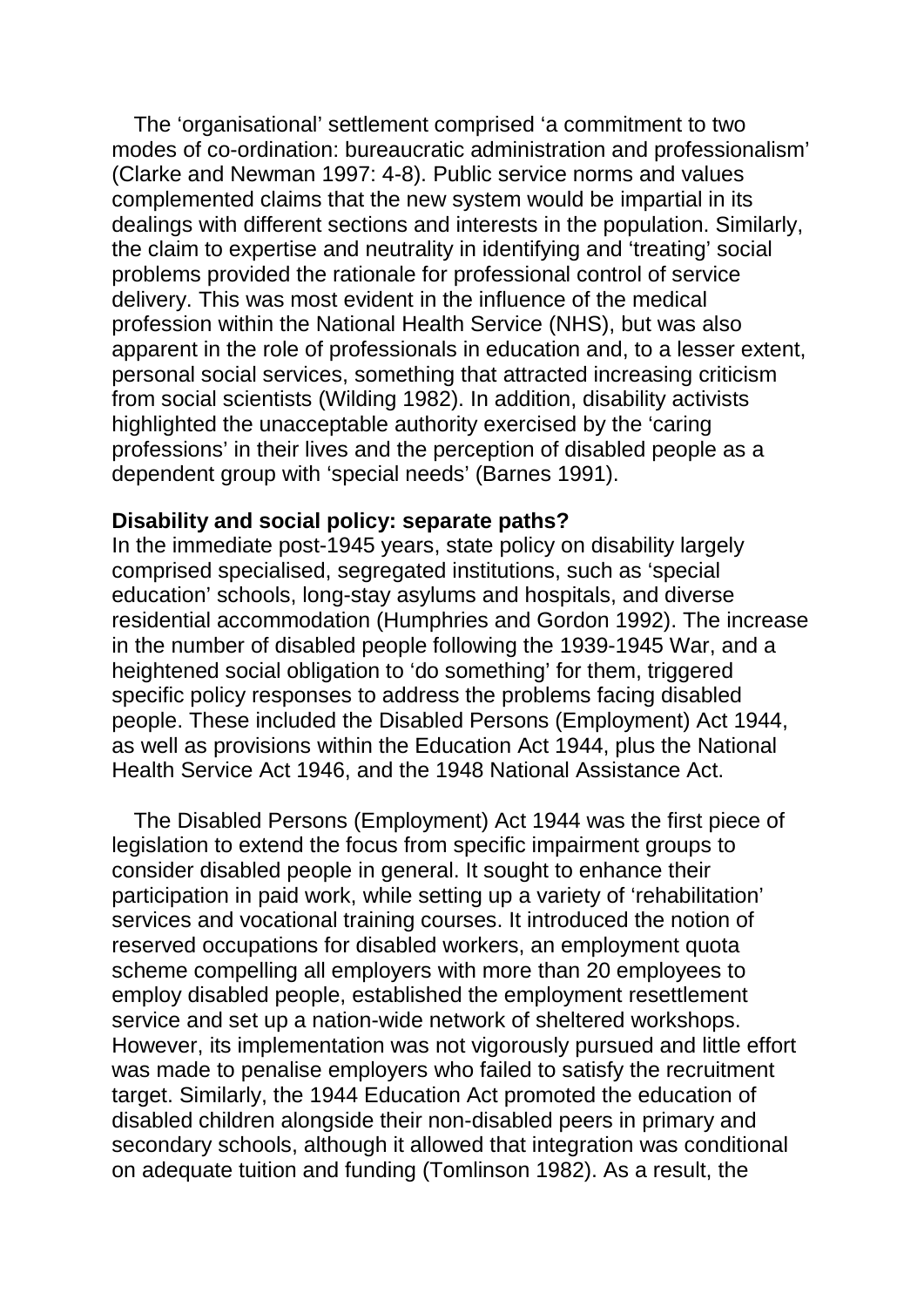legislation encouraged the establishment of a system of segregated special education rooted in medical impairment categories.

Not surprisingly, the National Health Service Act 1946 reinforced the view of 'disability' as a medical (rehabilitation) issue. While long-term services and medical aids to enable disabled people to live at home were highlighted, funding resources were concentrated on acute care and services. The 1946 National Insurance (Industrial Injuries) Act continued the division of disabled people according to the source of their impairment, in providing benefits for injury, disablement or death caused by workplace accidents, but with liability transferred from the employer to the state. The 1948 National Assistance Act repealed the old Poor Law and mandated local authorities to provide residential and other services for anyone 'substantially handicapped by illness, injury or cognitive deformity', and maintain a register of those in receipt of services (but not assess wider support needs). However, little funding was allocated to expand non-residential services for disabled people. Instead, there were more significant moves to allow local authorities to delegate services to approved voluntary/charitable agencies. One outcome was the establishment of the Leonard Cheshire Homes in 1948 that subsequently became the largest single voluntary provider of residential accommodation for people with physical impairments in the UK (Drake 1999).

This legislation built the foundations for statutory provision for disabled people in the second half of the twentieth century. In practice, it sowed the seeds of a 'life apart' with separate/segregated and minimal provision, and their continued exclusion from the key institutions and processes of mainstream society (Humphries and Gordon 1992).

#### *Seeking a 'community' solution*

The emergence of protest action by groups of disabled people was initially concentrated on those incarcerated on long-stay institutions. This ran parallel to academic studies that highlighted the failure of institutional regimes to satisfy the emotional, social or physical needs of residents (Goffman 1961; Townsend 1967). The growing outrage was fuelled by a series of scandals involving the negligence and abuse of inmates which were externally confirmed in a succession of government-sponsored inquiries (Martin 1985).

The government decided to shift the policy focus to 'care in the community' having been persuaded that these offered an irresistible combination of better quality and cheaper services than institutional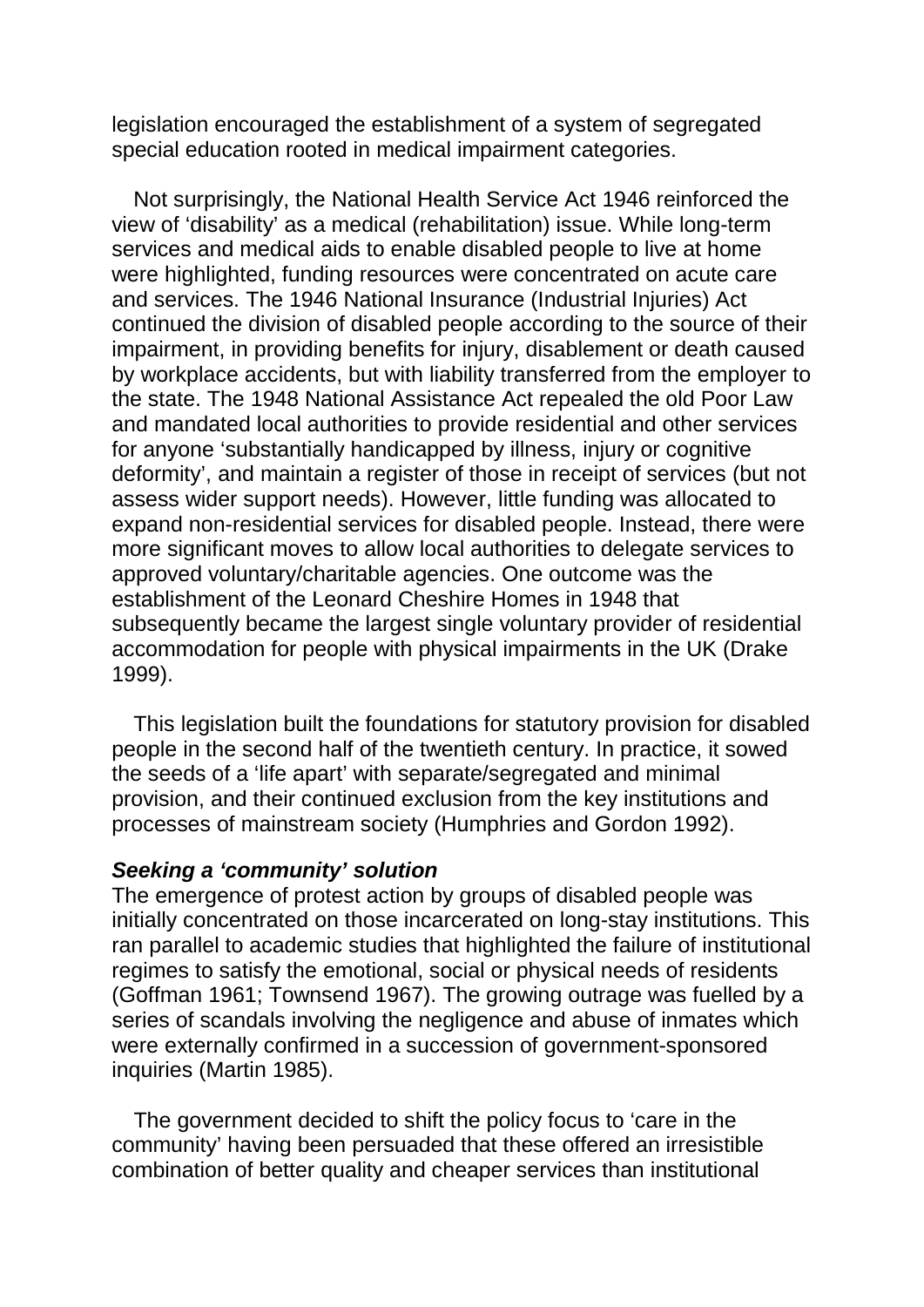alternatives. Even so, as it subsequently acknowledged, the calculation of economic benefits did not take into account the contribution of unpaid informal 'carers', or the inadequate level of community provision (DHSS 1981). In 1961, it was announced that the number of beds in long-stay, segregated hospitals would be halved. Subsequent plans for communitybased services included sheltered housing schemes and workshops, with the 'mentally disordered' and the 'physically handicapped' identified as key priority groups (Jones *et al.* 1983). However, there was no comparable increase in resources for non-hospital services.

The Government also introduced changes in local social service provision in The Local Authority Act 1970 and The Chronically Sick and Disabled Persons Act (CSDA) 1970. The latter was promoted as a 'Charter for the Disabled' (Topliss and Gould 1982). For example, Section 2 covered local authority services for disabled people, including practical assistance in the home, help with recreational activities, and aids and adaptations in the home. The CSDA also instructed local authorities to provide for the housing needs of disabled people (Section 3); and access to public buildings (Section 4), including 'University and school buildings' (Section 8). In practice, the main developments were in areas such as residential and day centre facilities, respite care, meals on wheels, aids and adaptations, with most emphasis placed on the role of social workers, occupational therapists and physiotherapists. However, the now familiar caveat that services should be provided only if local authorities deemed it 'both practicable and reasonable' supplied an easy justification for inaction. As a result, local authority services were widely criticised as inadequate to bring about a significant improvement in the quality of disabled people's lives.

#### **Restructuring the welfare state**

In the mid-1970s a global economic crisis heralded a 'new right' (or 'neoliberal') critique of an interventionist welfare state and its 'excessive' expenditure on the grounds that it was more likely to create than resolve economic and social problems. In 1979, the newly elected Conservative Government, headed by Margaret Thatcher, outlined a programme designed to 'roll-back' and restructure the state, notably by introducing market competition into the delivery of welfare services in order to promote their efficiency and effectiveness. The broad political consensus around Keynesian macro-economic policies, full employment and widening social citizenship were overturned, while 'managerialism' was embraced as a strategy to increase efficiency and reduce the stultifying power of entrenched bureaucratic-professional interests (Pollit 1993; Clarke and Newman 1997). The policy shift was outlined in major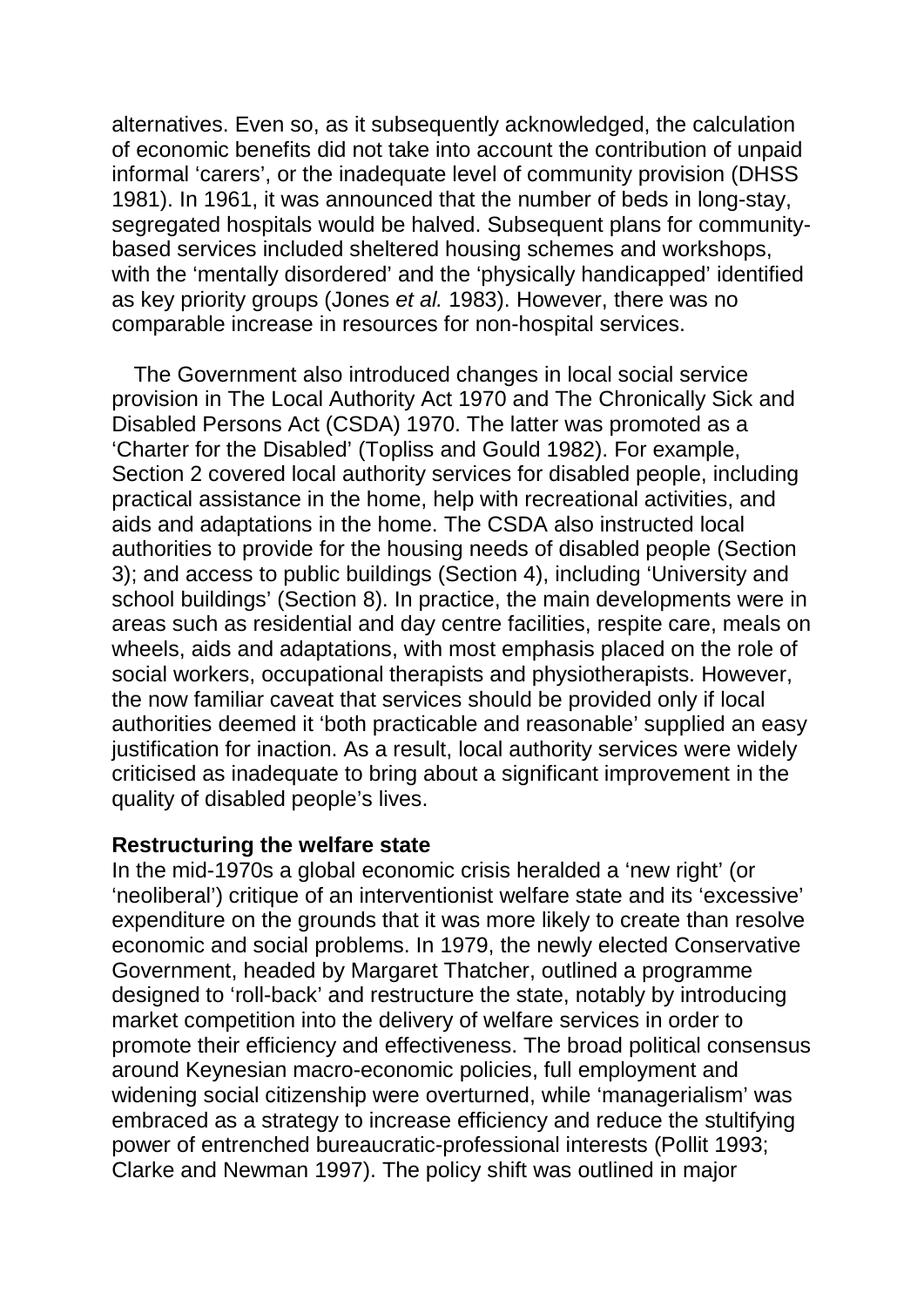reviews of social policy, and specifically health and social care, in the 1980s (Griffiths 1988). These underscored the National Health Service and Community Care Act 1990 that provided a quasi-market framework, with greater involvement of the private and voluntary sectors, and gave an important stimulus to managerialism in public sector services with its introduction of centralised targets and performance measurement.

From a very different direction, social constituencies sidelined in the birth of the welfare state, including women, minority ethnic groups and disabled people, campaigned against their exclusion from mainstream policies. These attacks represented an unravelling of the 'settlement' between capital and labour that underscored welfare state legislation in the 1940s. Through the 1970s, there was a noteworthy growth in the politicisation and organisation of disabled people, with a growing number of disabled people looking to translate the social model of disability into practical action (Davis 1990). This was reinforced by abundant evidence from government surveys that disabled people still languished at the bottom of the social hierarchy, with disabling structures and processes resistant to state attempts at improvement, and effectively remained 'second-class' citizens (Martin and White 1988; Martin, White and Meltzer 1989; Grundy et al. 1999).

Rather paradoxically, the neo-conservative critique of the welfare state, with its emphasis on market competition (and citizenship), and encouragement of individualism opened up new possibilities for disability politics. A number of new disability policy strands can be identified. The stress placed on user involvement, evident generally in the proliferation of Consumer Charters, was enacted more specifically in the Disabled Persons (Services, Consultation and Representation) Act 1986. There was also slow recognition of disabled people's campaigns for appropriate support to live 'independently' in the community. In England and Wales, the 1948 Social Security Act had made it illegal for local authorities to make cash payments in lieu of services to disabled people in order to purchase their own personal assistance. However, in the 1980s and 1990s a few authorities were persuaded by local groups of disabled people to administer payments indirectly, that is, through a third party (typically a voluntary group or independent trust) (Zarb and Nadash 1994). A separate but linked development led to the establishment of the Independent Living Fund in 1988 to provide cash payments to disabled people. This was viewed as a temporary measure but proved as extremely popular with disabled people who saw an opportunity to achieve more choices and control of their lives (Morris 1993). By the mid-1990s, the Conservative Government were finally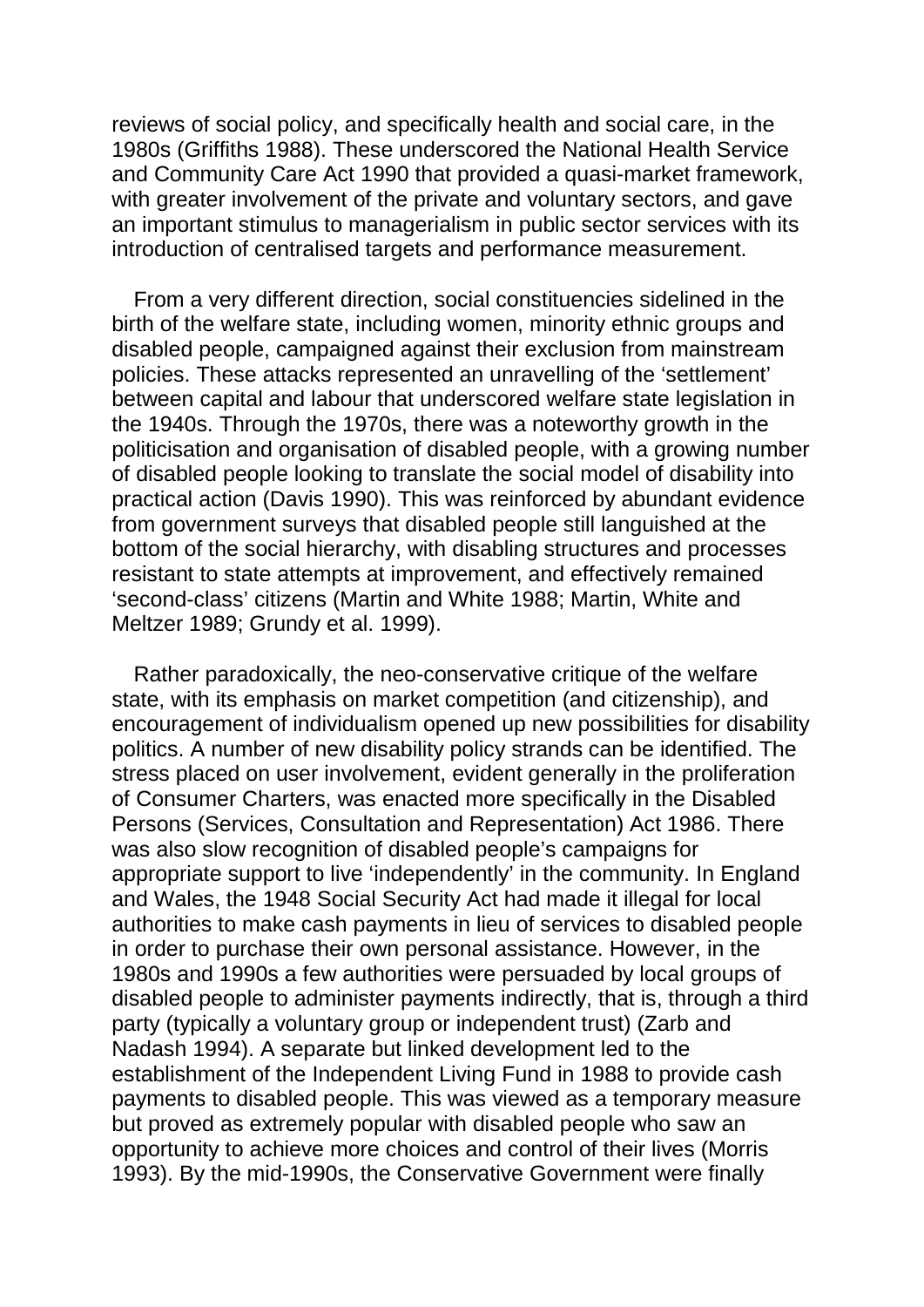persuaded that cash payments fitted with its agenda to promote market competition and individual choice in welfare by passing the Direct Payments Act 1996.

The period since the 1980s also witnessed concerted campaigns by disabled people's organisations (internationally and in Britain) for antidiscrimination legislation. This finally led to the passage of the Disability Discrimination Act (DDA) in 1995. While the DDA failed to satisfy disabled people's ambitions, attracting criticism for being located in a medical approach to disability, as too limited in its scope, and for allowing 'justifiable discrimination', it opened up new possibilities in disability politics. This was reinforced by the increasing adoption of a human rights perspective (Sayce 2000), with early interventions by the United Nations and more recently, from the European Union (Doyle 1999).

# **New Labour's strategy for disability policy**

The New Labour Government elected in 1997 stressed its inclusionary goals by targeting low-income and socially disadvantaged groups in general, while also targeting measures at disabled people. New Labour gave centre stage to its 'welfare-to-work' programme, with the philosophy of, 'work for those who can and security for those who cannot' (DSS 1998a). There was also a major emphasis on modernising and reforming the welfare state, with an emphasis on applying private sector methods and providers, particularly performance outcome measures, for example, with league tables for hospitals, schools, and social services. Even so, New Labour retained many of the previous Conservative administration's economic policies including control on public spending until 2001.

In respect of disability, the Disability Rights Commission (DRC) was founded in 2000 to bolster the implementation of the DDA (although there are currently moves to merge the DRC with its equivalents for 'race' and sex discrimination into a general equality organisation). Interestingly, the DDA has been used rather more intensively than previous equal opportunities legislation, while the initial focus on employment cases has concentrated more on dismissal and unfair treatment rather than recruitment (Meager et al. 1999). The passage of the Special Educational Needs and Disability Act (SENDA) in 2001 extended the Disability Discrimination Act 1995 to cover schools, further and higher educational institutions. This means that it is now illegal to treat a disabled student less favourably (without justification) as a result of their impairment, or to fail to make 'reasonable adjustments' to include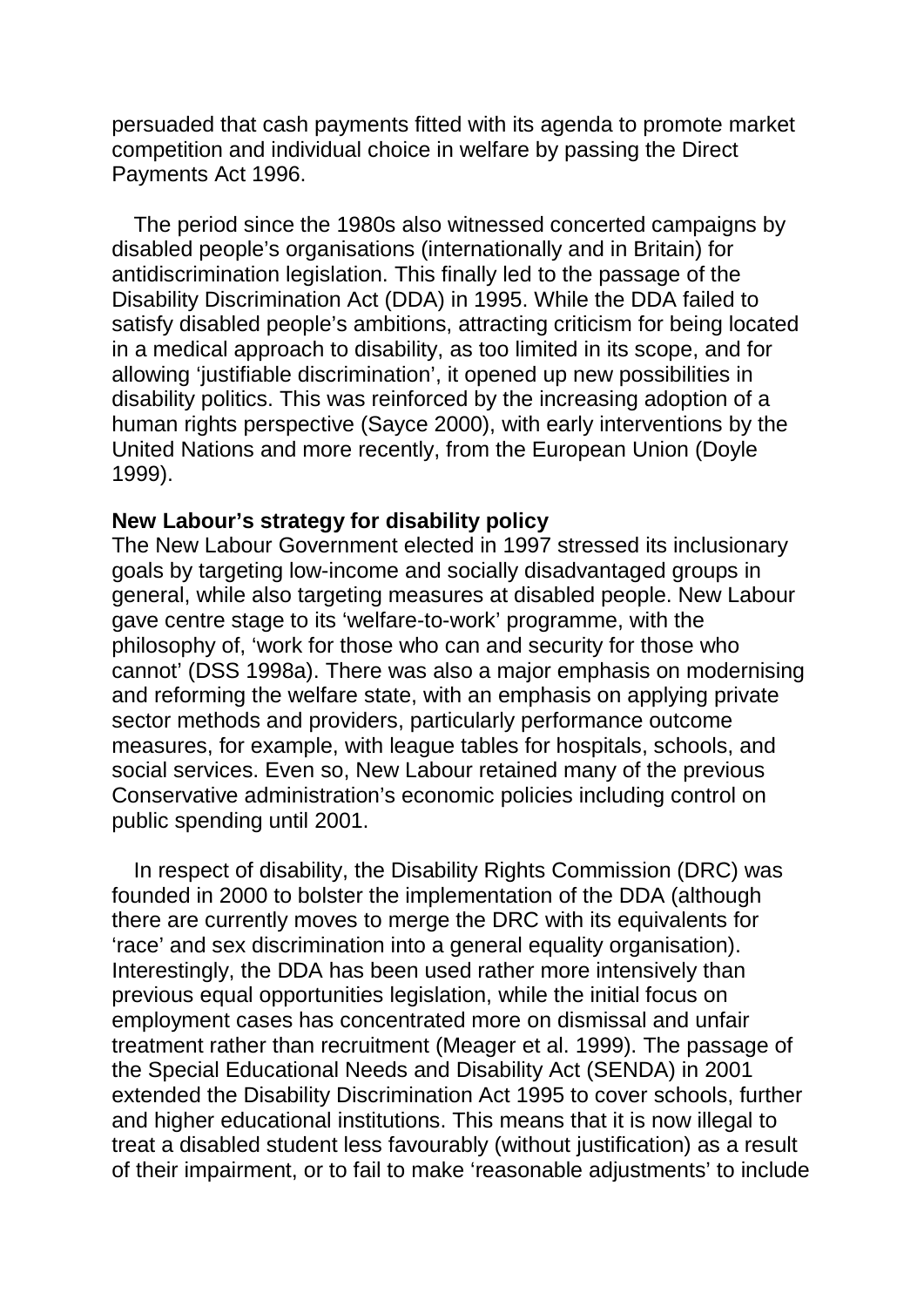them, such as physical features, auxiliary aids and services. If education was central to social inclusion then disabled children's experience required urgent action: in the late 1990s, 45 per cent of disabled children (16-29 year olds) left without educational qualifications compared with 13 per cent of the whole age group. Segregated education has been widely criticised for this shortfall.

The remit of the DDA also covered housing, transport, and the built environment. Additional employment rights, and rights of access to businesses and organisations providing services will become law in October 2004. Whatever improvements in social inclusion can be attributed to the DDA, there was also considerable scope for bolstering policy intervention to promote social inclusion.

New Labour also became an enthusiastic advocate of direct payments in lieu of services for disabled people. It expanded the eligibility criteria to include older and younger disabled people, people with learning difficulties, and carers. Moreover, their relatively slow and uneven development across the country led to the decision in 2002 to make it mandatory for local authorities to offer the direct payments option to disabled people. Its social inclusion agenda was further illustrated by a new strategy for people with learning difficulties outlined in the Department of Health White Paper *Valuing People* (DoH 2001). It presaged a shift from a 'medical' to a 'social' model approach, with an emphasis on 'Rights, Independence, Choice and Inclusion' (DoH 2001: 23).

Apart from cash payments, including direct payments and those offered to people on low incomes through the Social Fund (since 1988), personal social services operate as a key facilitator of social inclusion. They are overseen by a system of national and local inspection and evaluation, expanded by New Labour, including the Social Services Inspectorate, the Care Standards Commission, and the General Social Care Council.

Social services are central to supporting independent living for older disabled people, from washing and dressing, meals, social activities, and supporting 'informal carers' financially and with breaks, although unpaid care remains crucial for so many older disabled people. Nevertheless, personal social services have received much lower increases in funding since New Labour came to power than the NHS (DoH 2002). Government policy has moved towards focusing resources on those in most need, and charging 'clients' for services as a way of generating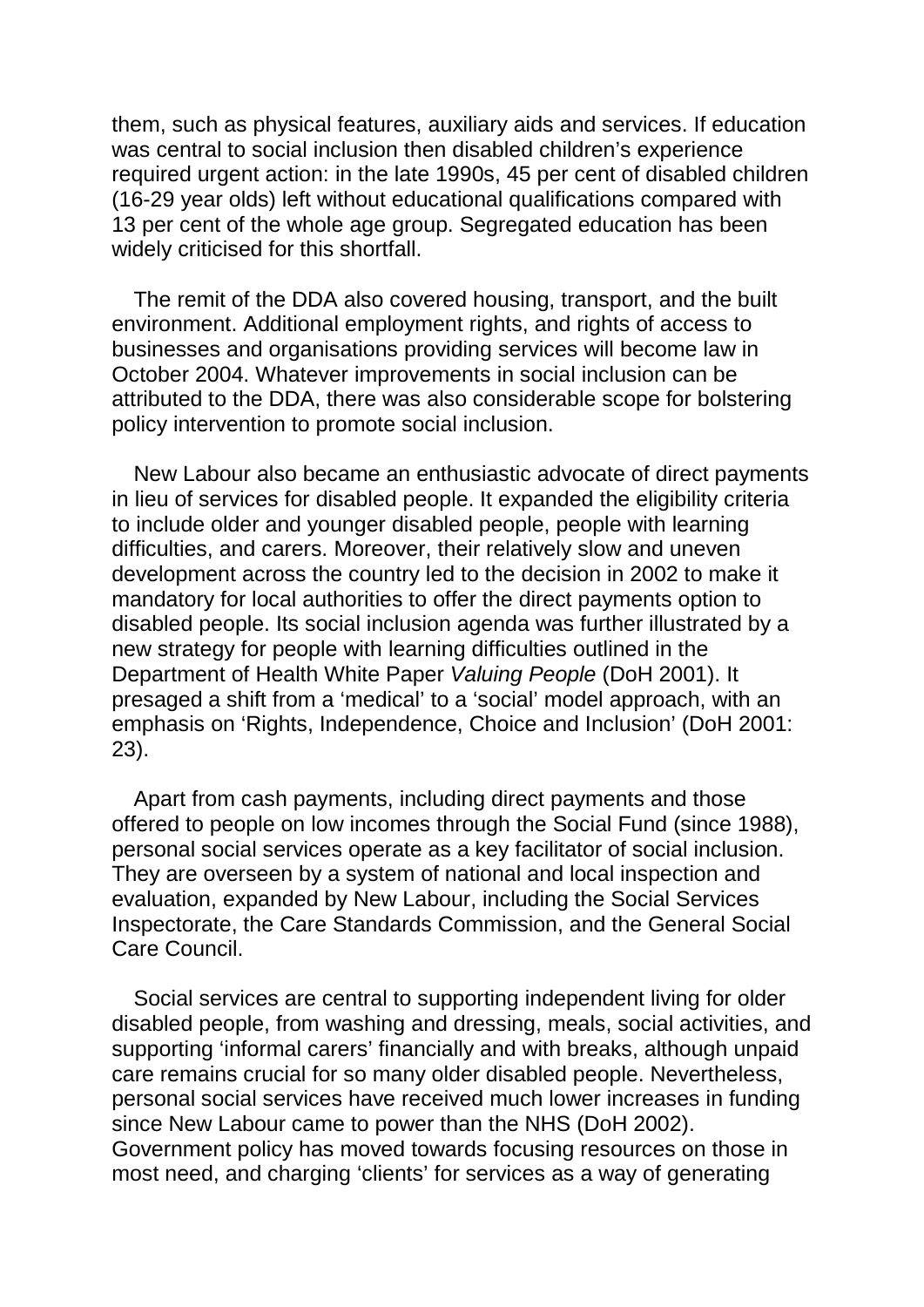more revenue. This places heightened pressure on informal 'carers' and the voluntary sector, and leads to greater social isolation and more institutionalisation of older disabled people. In a rare instance of devolution affecting social policy, the Scottish devolved Parliament decided to make all personal 'care' free at the point of use.

## *Welfare-to-Work*

As an illustration of New Labour disability policy, its 'welfare-to-work' programme has probably become the pre-eminent example. Given disabled people's low levels of economic activity – 31 per cent compared with 77 per cent for non-disabled people (Labour Force Survey 1997) – and the much higher reliance on social security benefits, they were an obvious target for policy action. New Labour's welfare-to-work initiative sought to move people off benefits into paid employment, and improve job retention (such as when they experienced sickness), and reduce the reliance on 'sheltered' employment. It included the introduction of a New Deal for Disabled People (NDDP) in 1997: a package of schemes that often entailed partnerships between the public, private and voluntary sectors. Additionally, disabled people were one of the potential beneficiaries of the introduction of the National Minimum Wage (NMW) in April 1999, because of their over-representation in low-paid jobs. However, there were concerns that some groups, such as people with learning difficulties, would lose out because employers thought them less productive.

After its re-election in 2001, the Labour Government established a new Department for Work and Pensions, along with Jobcentre Plus by amalgamating the Employment Service and parts of the Benefits Agency (Burchardt 2003). Yet despite recognition of the wider barriers facing disabled people in the paid labour market (DWP 2002), welfare-to-work policies relied overwhelmingly on a supply-side approach to assist claimants become more 'attractive' to employers. Particular emphasis was placed on the unemployed person's motivation and capabilities and adapting to changing labour market demands. These were supplemented by: subsidies to employers recruiting unemployed people (re-training, direct wage subsidies, reduced payroll taxes); training unemployed people in new skills; giving unemployed people work experience; and providing improved job search assistance. In contrast, apart from the NMW, demand-side policies to generate jobs and economic development were far less prominent (see Chapter Two).

Yet while New Labour's 'welfare contract' called for a 'life of dignity' and security' (DSS 1998: 80) it was less certain about how this applied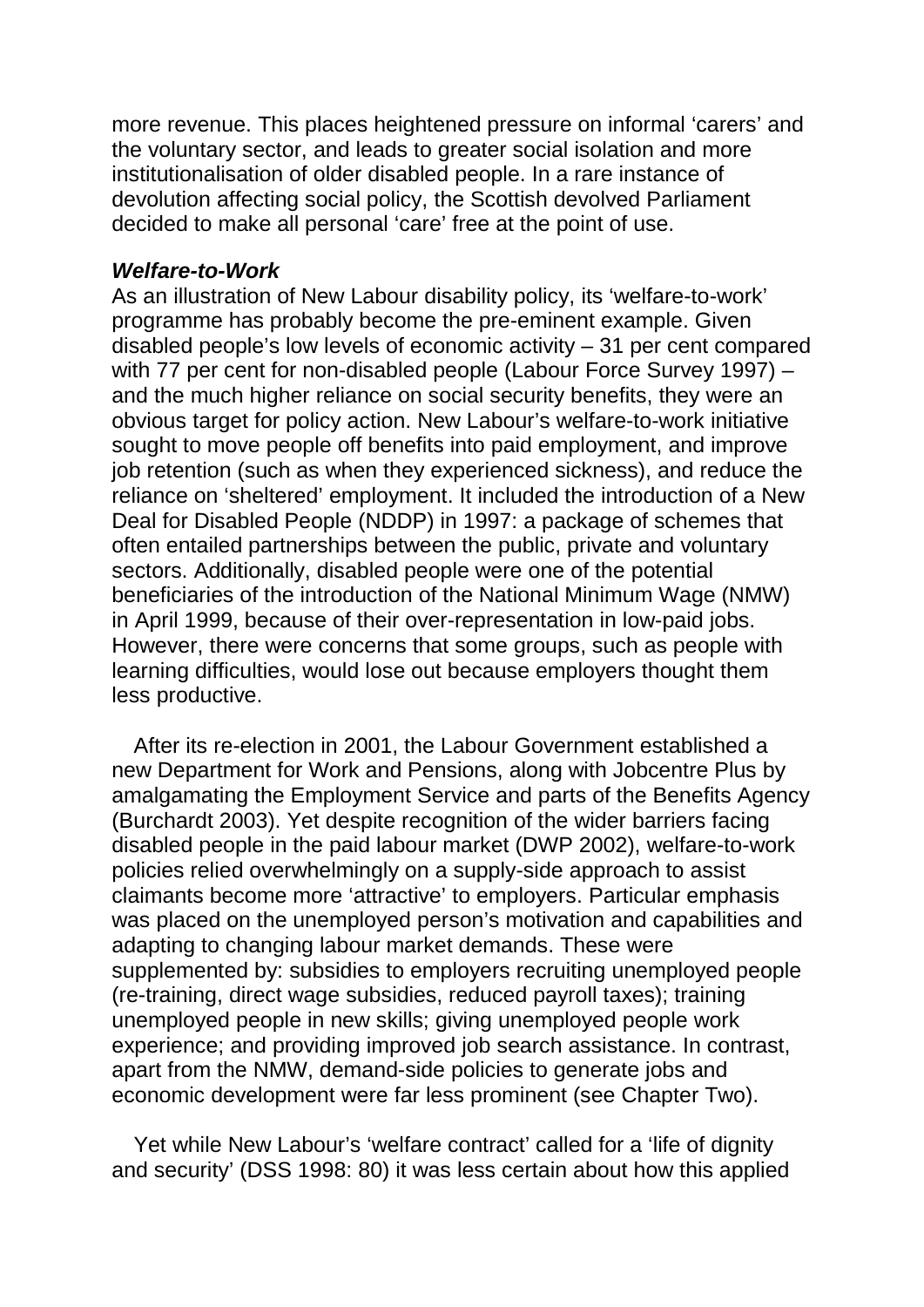to those who cannot expect to work. Total expenditure on benefits for 'sick and disabled people' has trebled since the late 1970s and now accounts for one-quarter of social security spending. Contributory factors include widening eligibility, increasing take-up, a growing impact of extra-cost benefits, and an increase in the prevalence of impairment, notably with an ageing population. Hence, disabled people remain disproportionately reliant on social security benefits for all or part of their incomes, with two fifths of disabled people of working age on incomes below half the national average (Burchardt 2000).

The balance of the social system inherited by New Labour was shifted to stimulate entry into the labour market, although in order to qualify for welfare benefits, the disabled person still has to stress their incapacity for work. A particular government concern was that the social security system acted as a disincentive to seeking employment, as demonstrated by the more 'generous' level of Incapacity Benefit (IB) compared to Unemployment Benefit. This commitment to 'make work pay' underscored the main provisions of the Welfare Reform and Pensions Act 1999, and the replacement of the Disability Working Allowance (DWA) by the Disabled Person's Tax Credit in the same year. In addition, moves were made to integrate employment, social security, and taxation measures, along with organisational restructuring, to simplify the provision of benefits and support services, such as the merger of Benefits Agency, Employment Service and local authorities in a 'one-stop shop'.

The consequences for disabled people have been uneven (Powell 2002). Employment rates have risen since 1997, for both men and women, faster than for the non-disabled population (Burchardt 2000). Yet there were still many disabled people who had considerable difficulty obtaining appropriate paid work. Barriers, such as inaccessible workplaces, transport to work, and discriminatory attitudes and practices by employers and discrimination from other employees, proved resistant to change. Again, social security changes had a differential impact on the disabled population, with more targeting of benefits at those deemed in most need, with greater means testing and controls on unemployed disabled people.

This overview of disability policy largely ignores the possible impact of economic globalisation on welfare regimes, as well as important international initiatives, notably from the United Nations and the World Health Organization, to 'standardise' approaches to disability. Similarly, British membership of the European Union has stimulated its own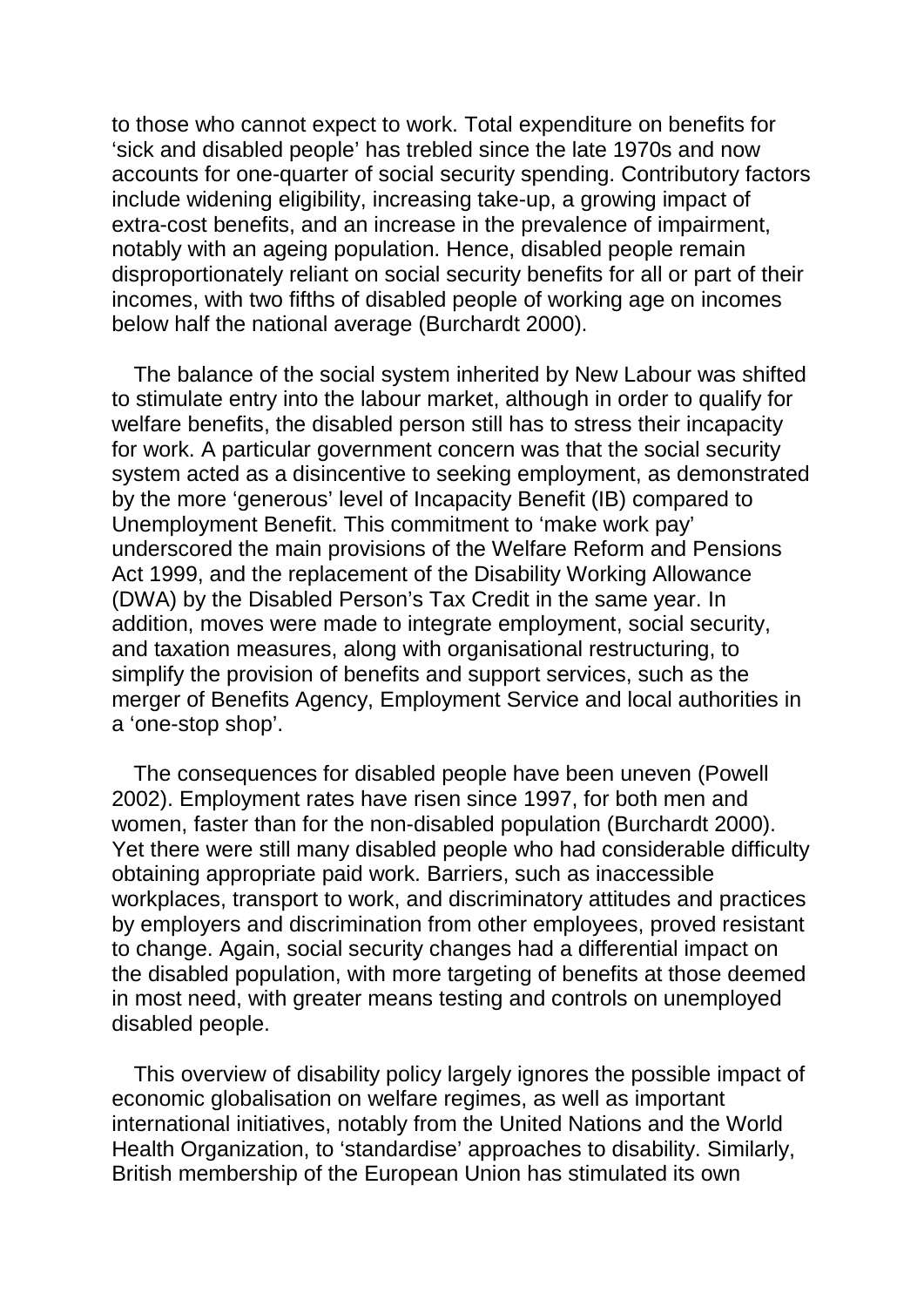'external' influences on social policy, as with the projected harmonization of social security. However, broad objectives have not yet been translated into specific policies. Equally, the moves toward devolution within the UK since 1999 have opened up new possibilities for contrasts in social policy between Scotland, Wales, Northern Ireland and England.

# **Outline of chapters**

The contributions to this collection demonstrate how the disability studies literature increasingly reflects the theoretical diversity evident in the social sciences. In early British debates on the social model, there was an obvious influence of conflict and neo-Marxist approaches (UPIAS 1976; Oliver 1983; Abberley 1987). Subsequently, feminist and interpretative influences grew in significance, while most recently 'postmodernism' and 'poststructuralism' have gained prominence (Corker and Shakespeare 2002). This has obvious implications for debates about disability and implementing the social model.

In Chapter 2, Alan Roulstone reviews the range of policy initiatives designed to further enhance disabled peoples' employment opportunities since 1944, with particular emphasis on the impact of the Disability Discrimination Act and the New Labour Government's emphasis on a 'welfare to work' strategy. He concludes that the overall impact in reducing the levels of unemployment, under-employment and wider social disadvantage has been very limited. A major weakness has been the lack of engagement with disabled people in developing effective policies to confront, for example, the wide-ranging barriers to paid employment, the professionally-led nature of services, and the nature of work in an 'inclusive' society.

In Chapter 3, Grant Carson and John Spiers examine the introduction of an innovative labour market employment and training project for unemployed disabled people based at the Centre for Independent Living in Glasgow. The authors trace the experiences of the first cohort of disabled people who moved into temporary paid employment in the housing sector (where they were able to explore suitable housing options for disabled people). The project identified key issues in supporting disabled people in these placements, including training plans, clarifying organisational expectations and possible changes. Overall, the success of this cohort in moving into full-time employment or further training highlighted the potential of such initiatives.

In Chapter 4, Malcolm Harrison critically examines the influence of 'environmental determinism' in writings on housing – notably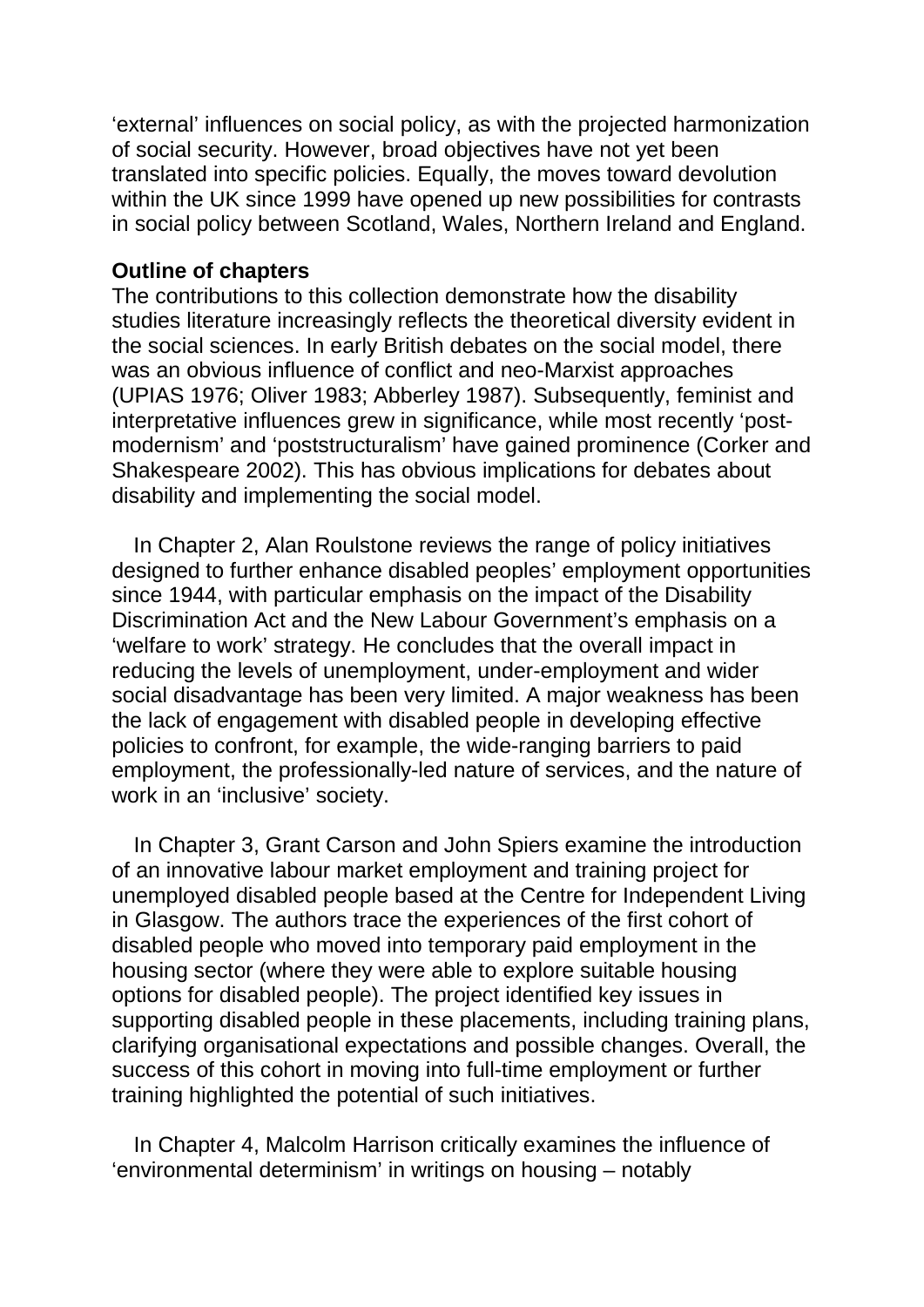assumptions about the impact of the physical qualities of dwellings and the immediate neighbourhood on behaviour, health, and overall wellbeing. This approach overlaps with social model accounts that regard inaccessible buildings and spaces as a major source of 'disability', reinforced by wider financial and management constraints. Harrison argues that housing and disability researchers, just as much as policy makers and architect-designers must be careful not to over-emphasise the potential of technical solutions or consider housing and physical planning in isolation or separate from the wider social context.

Three chapters then deliver a wide-ranging review of the higher education (HE) system with detailed evidence of experiences in England, Scotland, and Wales. In Chapter 5, Paul Brown and Anne Simpson explore the relative impact of social model thinking compared with the medical or individual approach to disability on HE policy in Scotland. They argue that economic factors have a determining importance in driving institutional change, as is illustrated by their analysis of the general arrangements through which institutions are responsible to funding councils, and the larger political agendas that these arrangements represent. In their examination of HE provision for disabled students, there seems little coherent direction, although insofar as financial arrangements and rewards hold sway, they conclude that the medical approach still exercises the central influence.

In Chapter 6, Sheila Riddell, Teresa Tinklin and Alastair Wilson report on their investigation of disabled students in higher education in Scotland and England. They explore contrasting approaches to disability as a unitary category, and as a subjective, complex and multidimensional identity in researching access into, and the experience of, higher education. This involved quantitative data analysis of patterns of participation in higher education along with a qualitative investigation of the ways in which students negotiated their position by deploying a range of cultural identities. The authors indicate that impairment and disability are major factors in students' lives, but not always the determining aspects.

The enactment of the Special Educational Needs and Disability Act 2001 has forced higher educational institutions to re-think their policies and practices towards disabled students. In Chapter 7, Karen Beauchamp-Pryor reviews recent developments in Wales. She contends that disabled people have had relatively little influence on the design and implementation of HE policies, compared to major charities and professional bodies. The Welsh Assembly has acknowledged the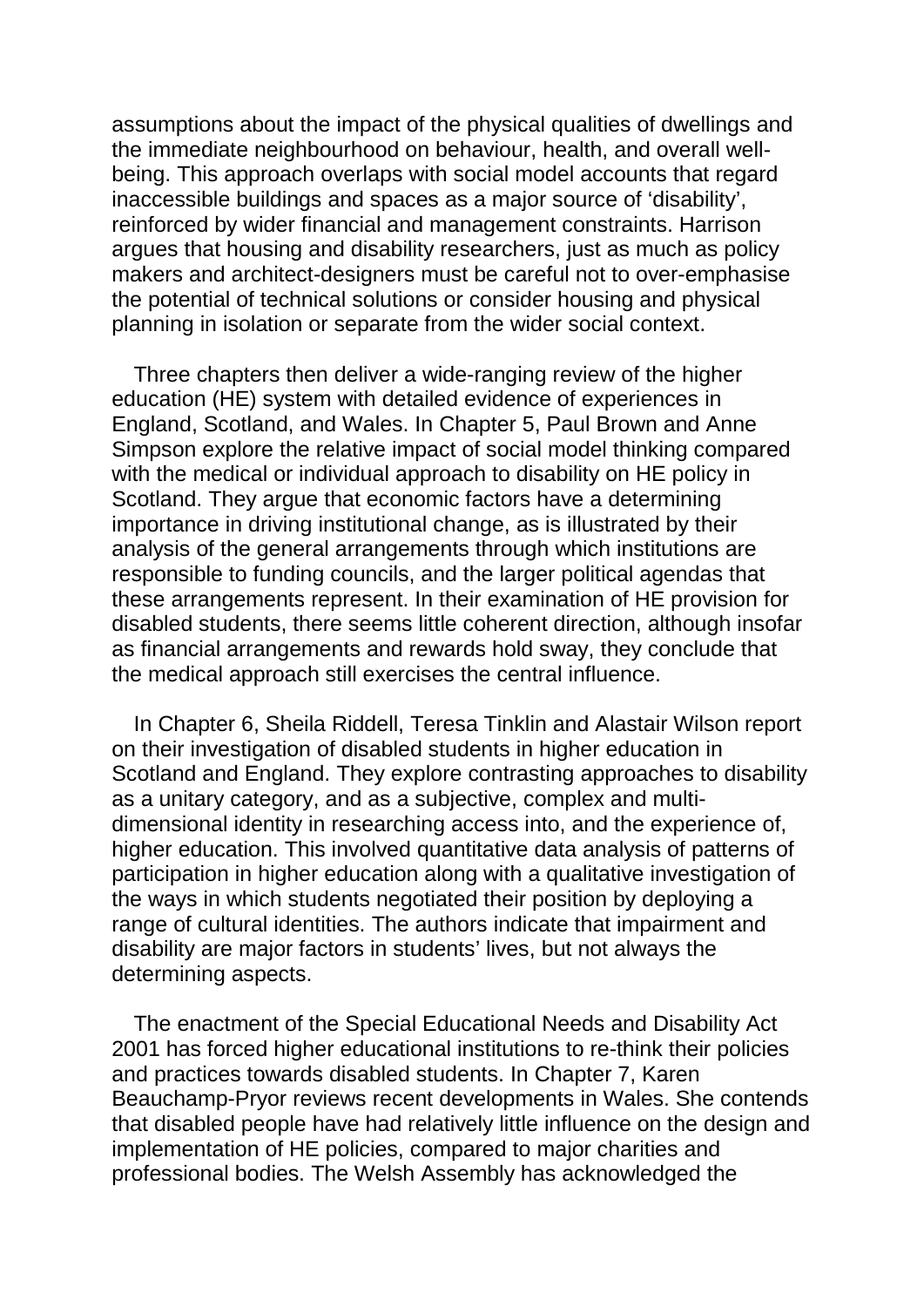barriers confronting disabled people, but has not taken effective action to promote their social inclusion. Instead, a medical model approach remains dominant, with the potential of a social model interpretation to bring about radical change as yet unrealised.

In Chapter 8, Jennifer Harris discusses a central aspect of current social care practice: the assessment of need for 'community care' services. She explores a specific attempt to shift towards an outcomes approach that incorporates key elements of the social model of disability in routine assessment and review documentation. In exploring its implementation as part of a research and development project, she highlights the problems experienced by many professionals in moving towards a framework that emphasises user-defined aspirations and was perceived as encouraging increased managerial intervention. In contrast, service users welcomed the greater accountability and personal control afforded by this outcomes approach to assessment.

In Chapter 9, Charlotte Pearson, reviews the growth in direct payments to disabled service users to organise their own personal assistance. She highlights the relatively slower progress in Scotland compared with England. This is explained in terms of the greater resistance in Scotland to the marketisation of social care among local authorities, and the lower focus of disability activism on securing direct payments. Moreover, while the numbers of direct payments users are increasing, levels of funding and other support remain uncertain. Policy makers have to be convinced that direct payments are part of a wider demand for social justice and the right to independent living.

In Chapter 10, Dave Gibbs criticises the notion of 'social model services'. Drawing on his experience of working with the Derbyshire Coalition of Inclusive Living (DCIL), he argues that it must be more than a service provider and that the people DCIL supports are not simply passive 'users'. Instead, DCIL service programmes overlap with its other functions, such as lobbying and campaigning. Moreover, while public services for disabled people have effectively acted as a means of control, DCIL provides general support for inclusive living. Hence, the political goal is to redefine public services by drawing on an applied social understanding of disability, rather than pursuing separate 'social model services'.

Debby Phillips in Chapter 11 explores the impact of professional health and social care systems in the daily lives of women labelled as having learning difficulties. She explores the power dynamics evident in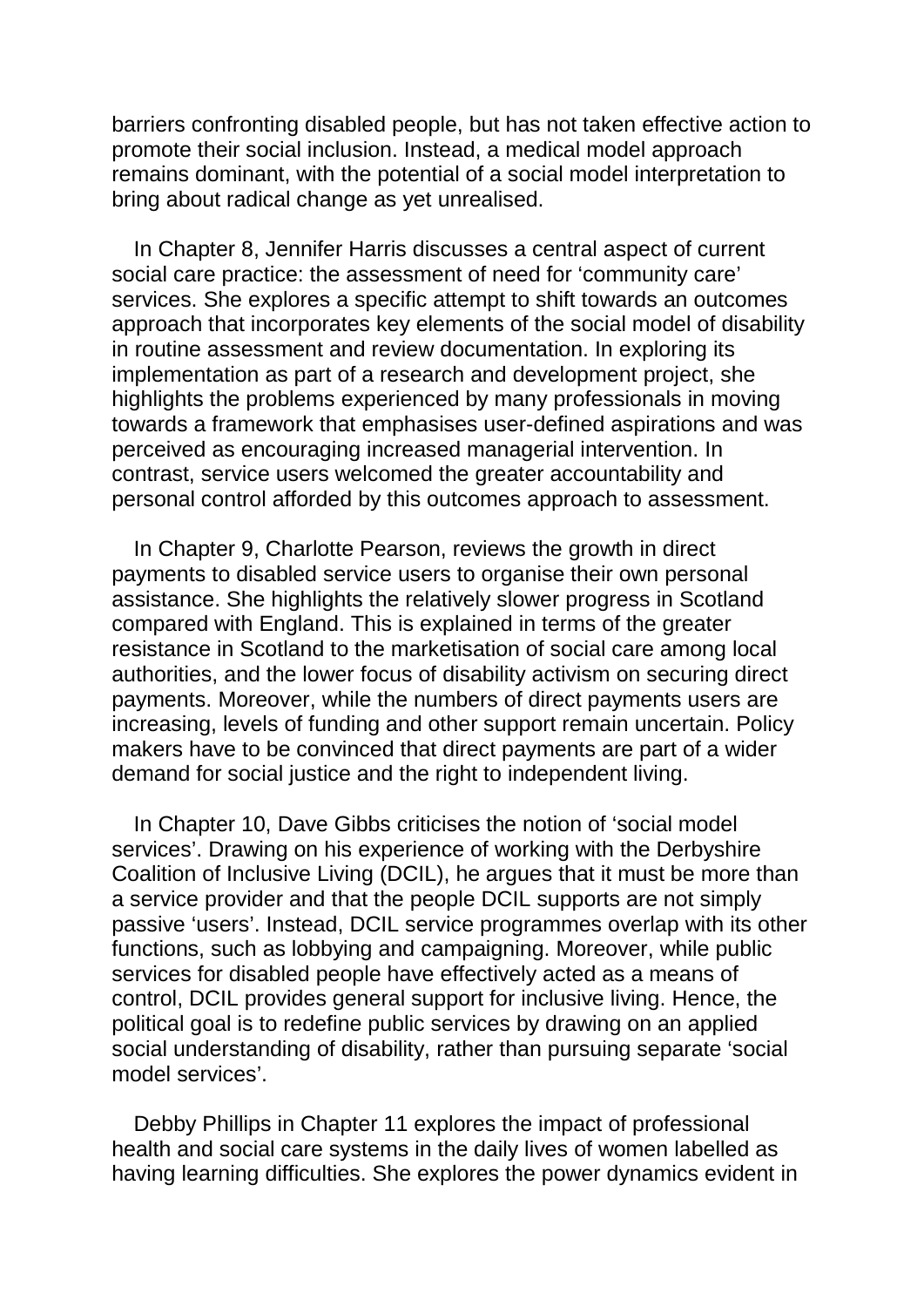the 'carer/cared-for' relationship. Many of her research participants criticised the involvement of health and welfare professionals in their lives and dismissed suggestions that these took the form of a partnership. Nevertheless, there was some evidence of alliances with female support staff, such as in non-medicalised, alternative health practices. Yet, overall, professionals failed to recognise the importance to people with learning difficulties of life style adjustments, periods of transition, and issues concerning parenting and sexuality.

In Chapter 12, Dan Goodley also illustrates aspects of the professional domination of the lives of people with the label learning difficulties. He suggests that enabling theory, practice, and politics can gain considerably by turning to narrative and discourse analysis rooted in post-structuralism. This entails turning the analytical spotlight on people's narrative accounts: particularly, how education constructs and regulates the person with 'learning difficulties'. A priority is to scrutinize social exclusion in terms of institutional practices and discourses. These value, promulgate, and divide access to knowledge in historically specific ways. Additionally, the achievement of diverse forms of resistance by people with learning difficulties must be recognised.

In Chapter 13, Gerry Zarb examines the significance of independent living to social inclusion, and its links with the social model of disability. He explores independent living as a civil and human rights issue, illustrated by interventions from the Disability Rights Commission. He expresses reservations about the efficacy of anti-discrimination legislation, and acknowledges concerns that individual rights solutions may clash with a social model approach which stresses the collective emancipation of disabled people. As the continuing significance of exclusion, institutionalisation and segregation demonstrates, much needs to be done to win the argument about the merits of independent living, and its status as a universal human right.

#### **Review**

This chapter provides a broad overview of the development of disability policy starting with the legislative foundations of the welfare state established in 1940s. This is set within more recent efforts to 'roll back' and restructure the welfare state, as well as the broader struggles by groups of disabled people for more equal opportunities for inclusive living. Criticism that the welfare state in general and disability policy in particular has 'failed disabled people' is based on wide-ranging evidence of continued social exclusion. It remains a 'fact of life' for disabled people, who are denied the same opportunities to lead 'ordinary' lives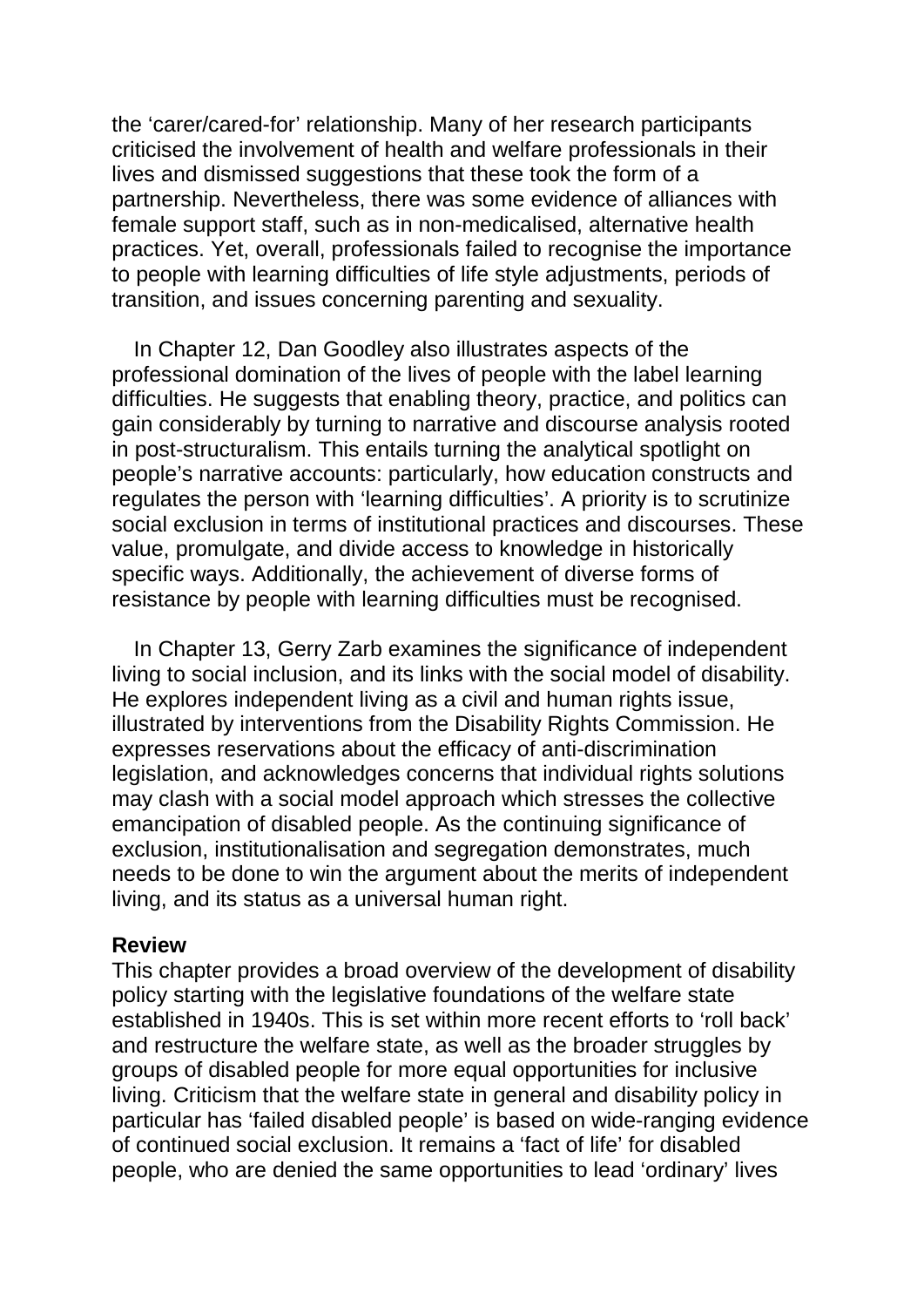that non-disabled people take for granted.

The contributors to this collection provide detailed case studies in many different areas of social policy and social life that illustrate the disabling barriers and attitudes remain very resistant to policy reforms, although changes are taking place. They also demonstrate some of the competing interpretations of the social model approach, as well as ways in which it can be applied in order to inform radical policy action.

# **Bibliography**

- Abberley, P. 1987: The concept of oppression and the development of a social theory of disability. *Disability, Handicap and Society*, 2 (1), 5-19.
- Barnes, C. 1991: *Disabled People in Britain and Discrimination*. London: Hurst and Co. Barnes, C., Mercer, G. and Shakespeare, T. 1999: *Exploring Disability: A Sociological Introduction*. Cambridge: Polity. Beveridge, Sir W. 1942: *Social Insurance and Allied Services*, Cmd 6406. London: HMSO.
- Burchardt, T. 2000: *Enduring economic exclusion: Disabled people, income and work*. York: York Publishing Services for the Joseph Rowntree Foundation.
- Burchardt, T. 2003: Disability, capability and social exclusion. In J. Millar (ed.), *Understanding Social Security*. Bristol: The Policy Press, 145- 166.
- Clarke, J. and Newman, J. 1997: *The managerial state: Power, politics and ideology in the re-making of social welfare*. London: Sage. Corker, M. and Shakespeare, T. (eds) 2002: *Disability/ Postmodernity: Embodying Disability Theory*. London: Continuum. Davis, K. 1990: *Activating the Social Model of Disability: The Emergence of the*  **Seven Needs.** Derby: Derbyshire Coalition of Disabled People. DHSS 1981: *Care in Action*. London: HMSO.
- DoH 2002: *Departmental Report 2001-2002*. London: The Stationery Office.
- DoH 2001: *Valuing People: A new strategy for learning disability for the*  21<sup>st</sup> century, Cm 5086. London: The Stationery Office.
- Doyle, B. 1999: From welfare to rights? Disability and legal change in the United Kingdom in the late 1990s. In M. Jones and L.A.B. Marks (eds), *Disability, Divers-ability and Legal Change*. The Hague: Kluwer Law International/ Martinus Nijhoff Publishers, 209-26. Drake, R. 1999: *Understanding Disability Policies*. Basingstoke:

Macmillan.

DSS 1998: *New ambitions for our country: A new contract for welfare*. Cm 3805. London: The Stationery Office.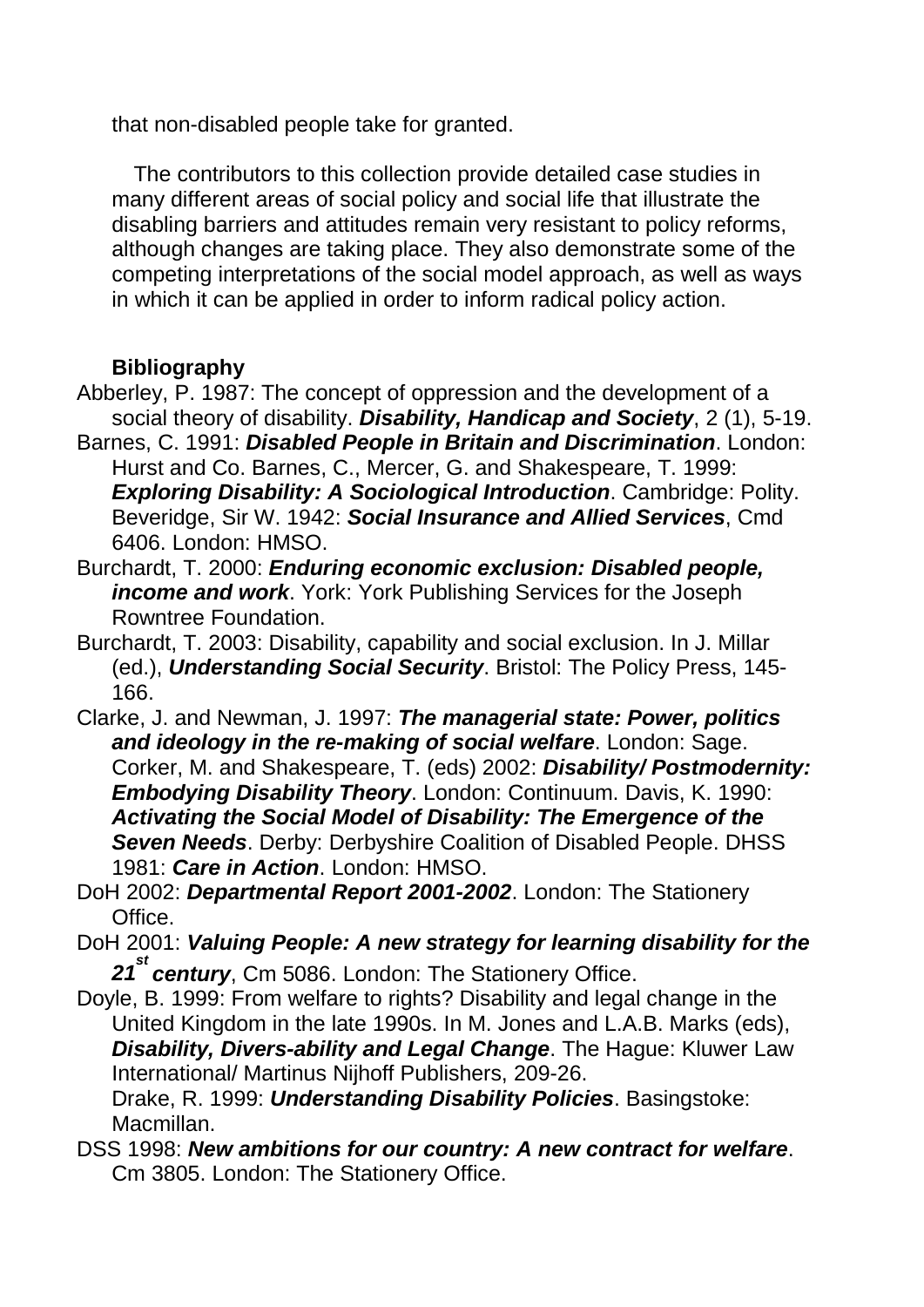- DWP 2002: *Pathways to work: Helping people into employment*. Cm 5690. London: The Stationery Office.
- Finkelstein, V. 1980: *Attitudes and Disabled People*. New York: World Rehabilitation Fund.
- Goffman, E. 1961/68: *Asylums: Essays on the Social Situation of Mental Patients and Other Inmates*. New York: Doubleday/ Harmondsworth: Pelican.
- Griffiths, R. 1988: *Community Care: Agenda for Action*. London: HMSO.
- Grundy, E., Ahlburg, D., Ali, M., Breeze, E. and Slogett, A. 1999: *Disability in Great Britain: Results from the 1996/97 disability follow-up to the Family Resources Survey*. DSS Research Report No 94. Leeds: Corporate Document Services.
- Humphries, S. and Gordon, P. 1992: *Out of Sight: The Experience of Disability 1900-1950*. London: Northern House Publishers Ltd.
- Jones, K., Brown, J. and Bradshaw, J. (eds.) 1983: *Issues in Social Policy*. London: Routledge and Kegan Paul. Marshall, T. H. 1950: *Citizenship and Social Class*. Cambridge: Cambridge University Press.
- Martin, J.P. 1985: *Hospitals in Trouble*. Oxford: Blackwell.
- Martin, J. and White, A. 1988: *OPCS Surveys of Disability in Great Britain: Report 2 – The financial circumstances of disabled adults living in private households*. London: HMSO.
- Martin, J., White, A. and Meltzer, H. 1989: *OPCS Surveys of Disability in Great Britain: Report 4 – Disabled adults: services, transport and employment*. London: HMSO.
- Meager, N., Doyle, B., Evans, C., Kersley, B., Williams, M., O'Reagan, S. and Tackey, N. 1999: *Monitoring the Disability Discrimination Act (DDA) 1995*. DfEE Research Report No 119. London: DfEE.
- Morris, J. 1993: *Independent Lives? Community Care and Disabled People*. Basingstoke: Macmillan.
	- Oliver, M. 1983: *Social Work with Disabled People*. London: Macmillan.
- Pollitt, C. 1993: *Managerialism and the Public Services*. Oxford: Blackwell.
- Powell, M. (ed.) 2002: *Evaluating New Labour's welfare reforms*. Bristol: The Policy Press.
- Sayce, L. 2000: *From Psychiatric Patient to Citizen: Overcoming Discrimination and Social Exclusion*. Basingstoke: Macmillan.
- Tomlinson, S. 1982: *The Sociology of Special Education*. London: Routledge and Kegan Paul.
- Topliss, E. and Gould, B. 1982: *Provision for the Disabled*. Oxford: Blackwell with Martin Robertson.
- Townsend, P. 1967: *The Last Refuge*. London: Routledge and Kegan Paul. UPIAS 1976: *Fundamental Principles of Disability*. London: Union of the